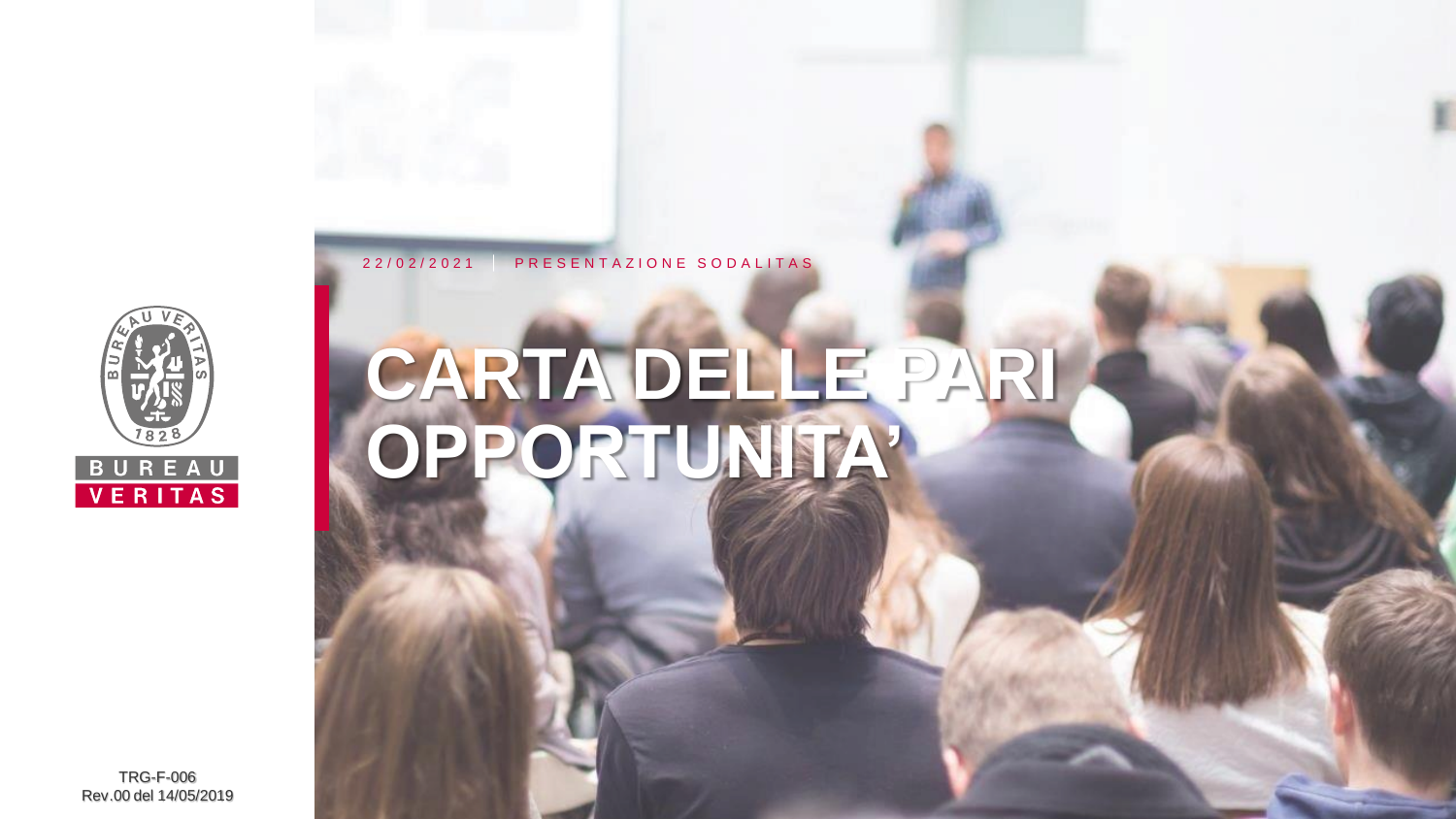Bureau Veritas Italia has advanced a number of different initiatives to deal with the Covid-19 emergency. In a short time the company has prepared all the tools necessary to work in the best way even from home. In this particular situation, BV implemented the ability to work in **smartworking** in a very short time.



Through Microsoft Office **Sharepoint**, Bureau Veritas Italia was able to organize and communicate organically with all his employees. All the initiatives were sponsored with the name *#DistantiMaVicini*

In addition, Bureau Veritas was able to implement a large number of online courses on the digital learning **MyLearning** portal, allowing all employees to improve/develop their managerial and technical skills.

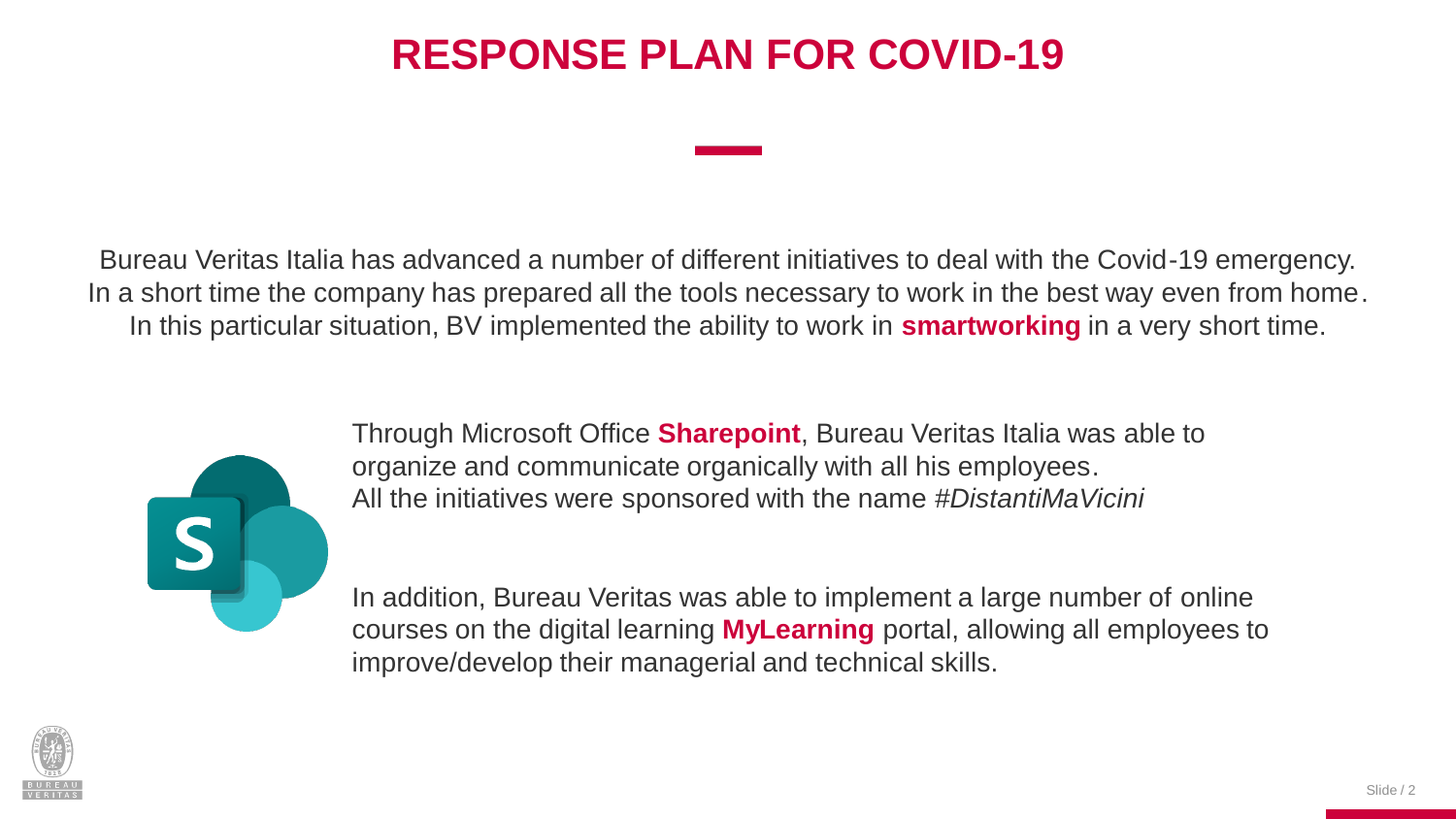### **Bacheca Iniziative Utili / Useful Initiatives Board:**

In a single Sharepoint page we collected the main free initiatives that allowed employees to better experience this critical situation.

Everything was organized in three categories:

- Useful initiatives
- Psychological Support
- Personal Development

Almost 200 users took part on some of these initiatives

### #DistantiMaVicini | Bacheca iniziative uti



**Erika BENEDETTI Training & Talent Development Manager Italy** 

### Collegamenti rapidi

**Human Resources** 夼

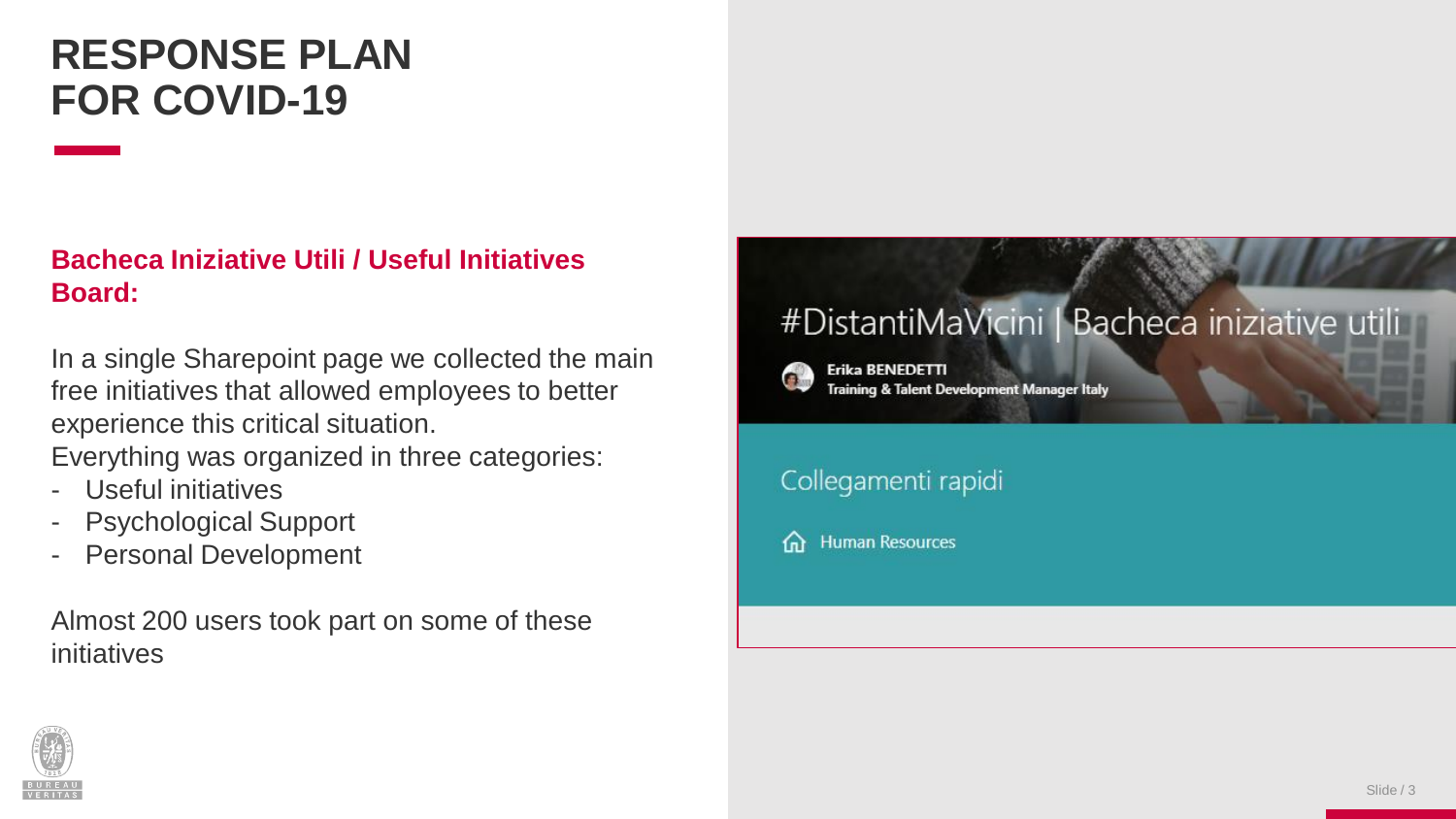#### **Bacheca Iniziative Utili :**

**Useful Initiatives** - A set of opportunities to make life at home more comfortable and easier. These include a list of free services for all, a list of activities that promote home delivery, museums and free books freely available to anyone.

**Psychological Support - A range of psychological** support possibilities available to anyone (video, training, handbook and call center). **Personal Development -** Courses, webinars, everything that can be useful to invest time in quarantine to improve on a personal and professional level



ato Ministero per l'Innovazione Tecnologica e la Digitalizzazione per l'emergenza Coronav tive avanzate da imprese e associazioni per venire incontro alle necessità dei cittadini in q scoprire varie tipologie di servizi gratuiti o scontati.

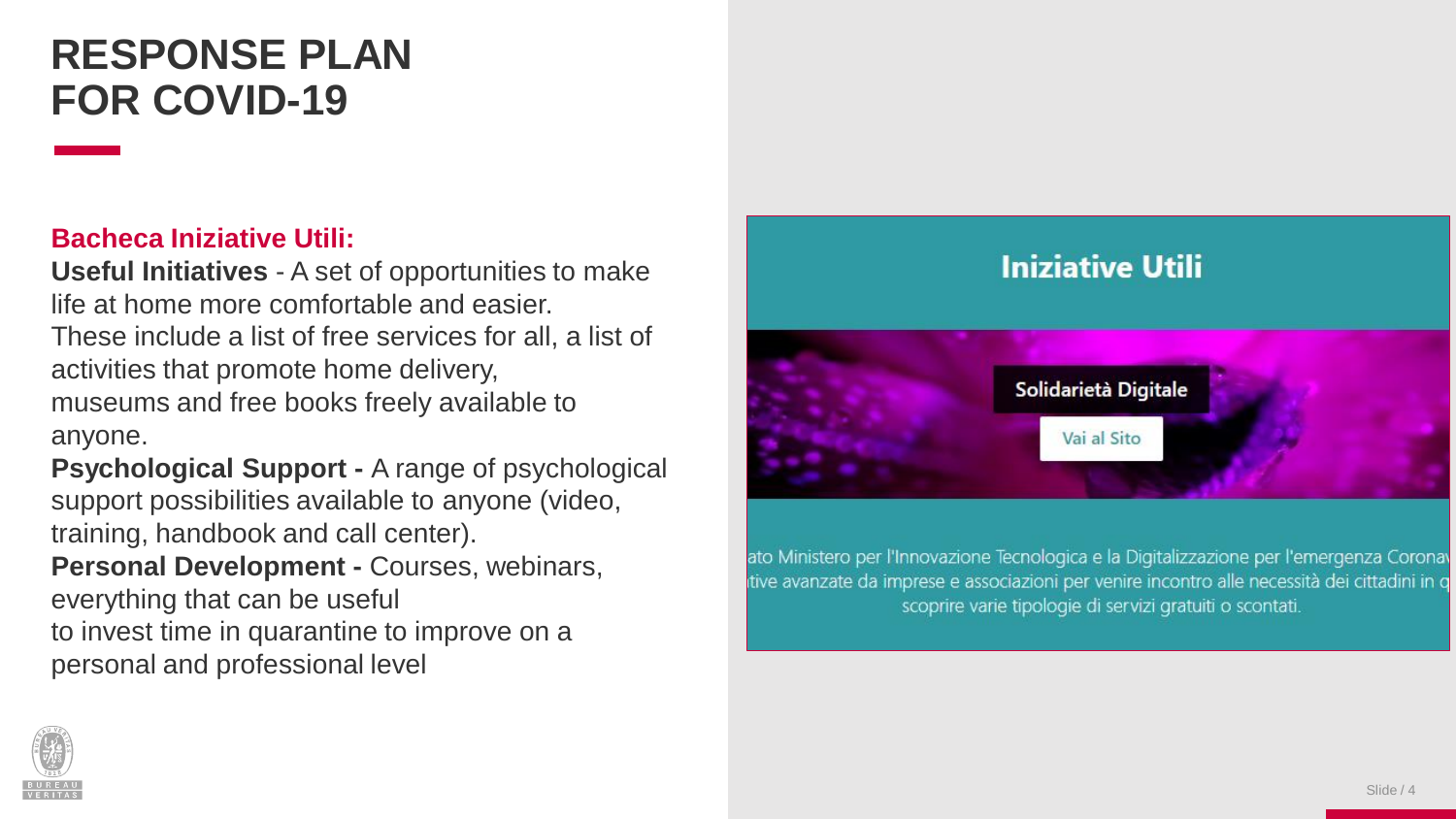#### **My New Office Challenge:**

this situation outlines a new workplace, a new environment

where to carry on the business goals.

For this reason and to make feel people closer, we invited Bureau Veritas employee,

to send us a photo of their home office and their new "colleagues". Then we created a video with all the photos and shared it with all.



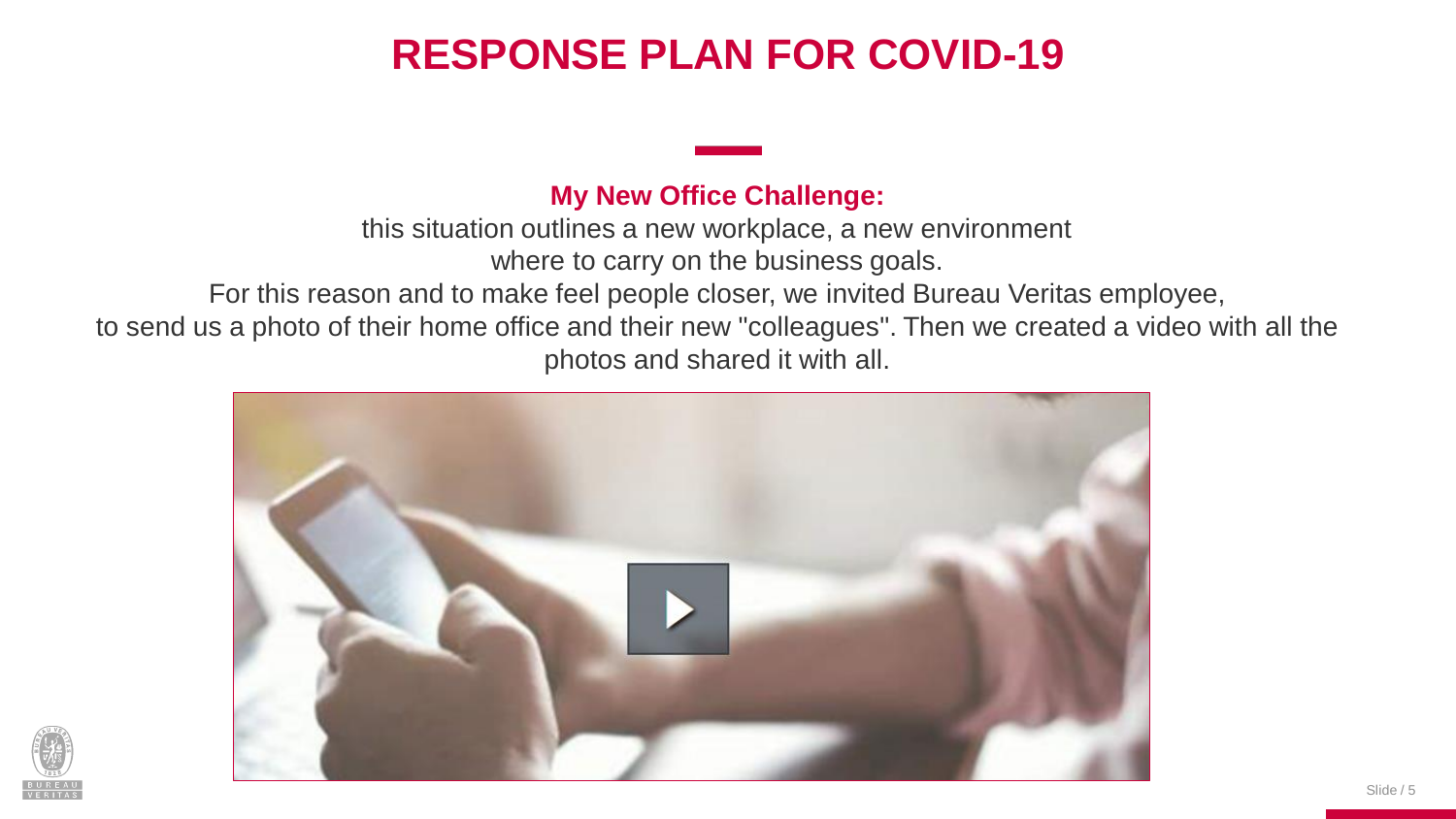#### **Pillole Antistress / Antistress Pills:**

An hour and a half, every week, via webinar with a psychologist. The objective is to reflect and work on the main issues related to the stress management and mindfulness with practical exercises to support (ex: exercise of breathing)

#### **Yoga: Respiro e Movimento / Yoga: Breath and Movement**

Two hours of yoga online, every week, to practice together with other colleagues and guided by a dedicated teacher. Breath, well-being and movement, focusing on letting go of the difficulties of the day and on yourself.



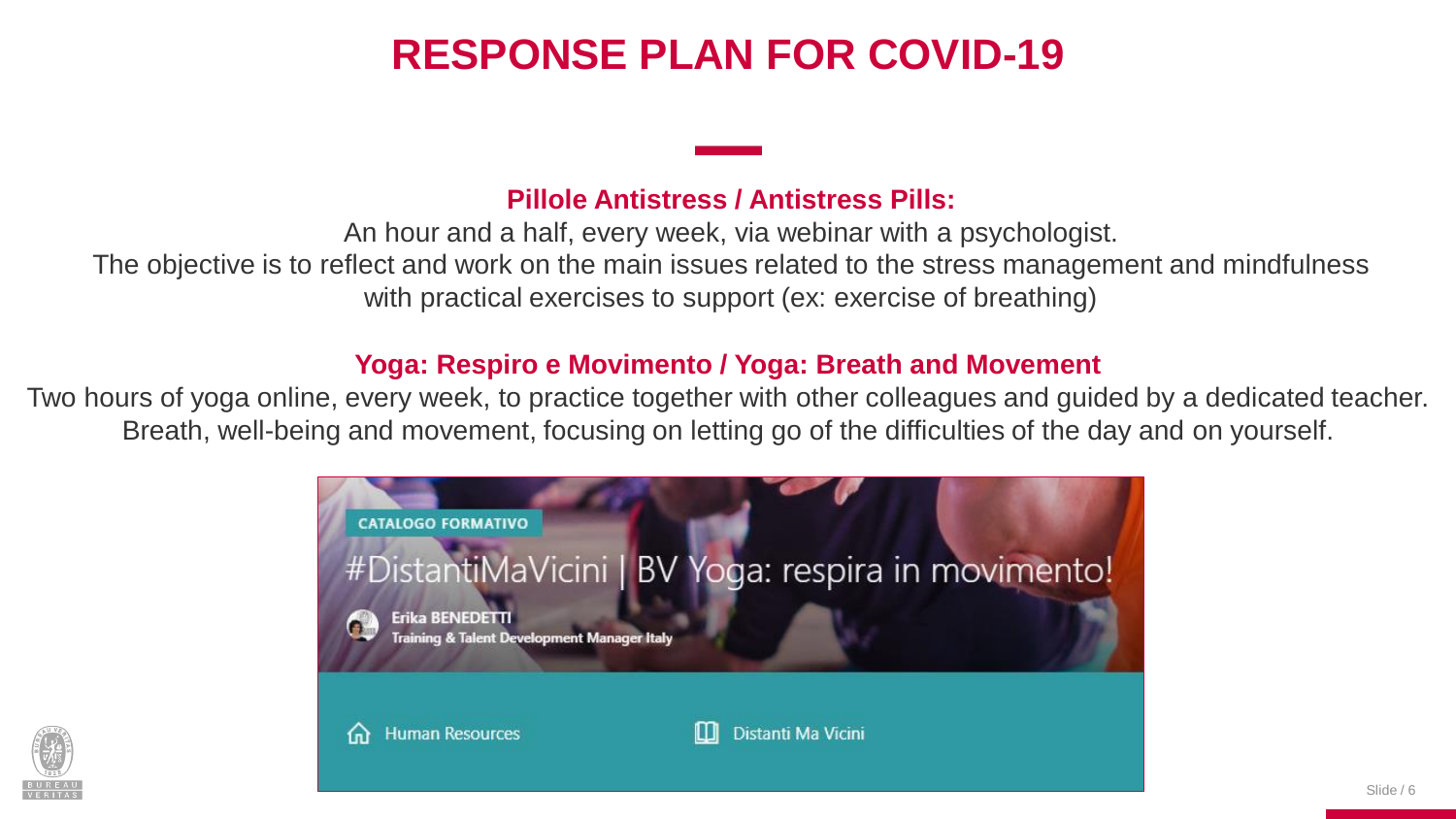#### **#Backtowork Challenge**

In order to accompany our population in the return to our office and in order to speak about security behaviors we invited our employees to take part in a new challenge:

we ask them to send us pictures about their 'backtowork' showing us how their business has changed, the HSE procedures put in place and their return to the office, after the Coronavirus emergency.

Then we created a new video to celebrate in a positive way this moment.

#### **Survey: Remote Working**

We implemented a survey on the remote working in order to understand how our employees lived this experience and to understand areas of improvement considering the launch of the Smartworking next year. We also asked them in which way we could support them in their back to work. Then we return the results to all our population and structure an action plan on the basis of the answers.

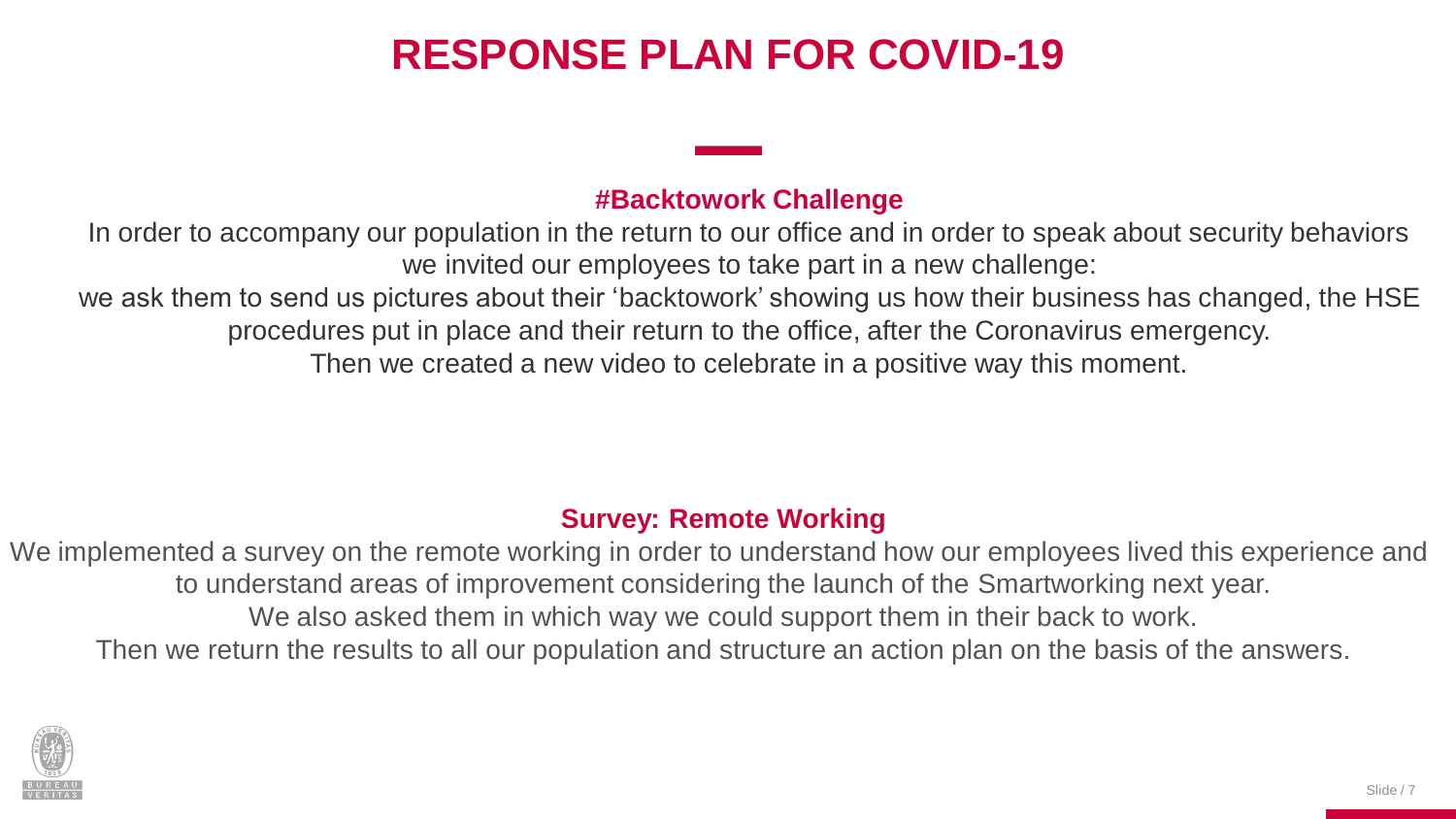#### **Webinar: Digital Collaboration**

This period has changed the way we work, to make meetings with colleagues and to interact with us. However, we immediately showed that we are ready and able to adapt to the new situation and continue to work with the quality that distinguishes us. Now we want to look forward. Knowing how to collaborate, sharing information with colleagues from your team or from other teams remotely, is a skill that needs to be trained and that will increasingly make the difference in achieving results! For this reason we organized some interactive webinar sessions on this topic involving all the employees

#### **Webinar: OneDrive**

Deepening the knowledge of new digital devices was necessary to better face this period away from the offices. OneDrive is one of our fundamental systems, with a dedicated webinar we addressed the topic by supporting each colleague in his new digital work, focusing on the sharing of files and the opportunity to digital collaborate